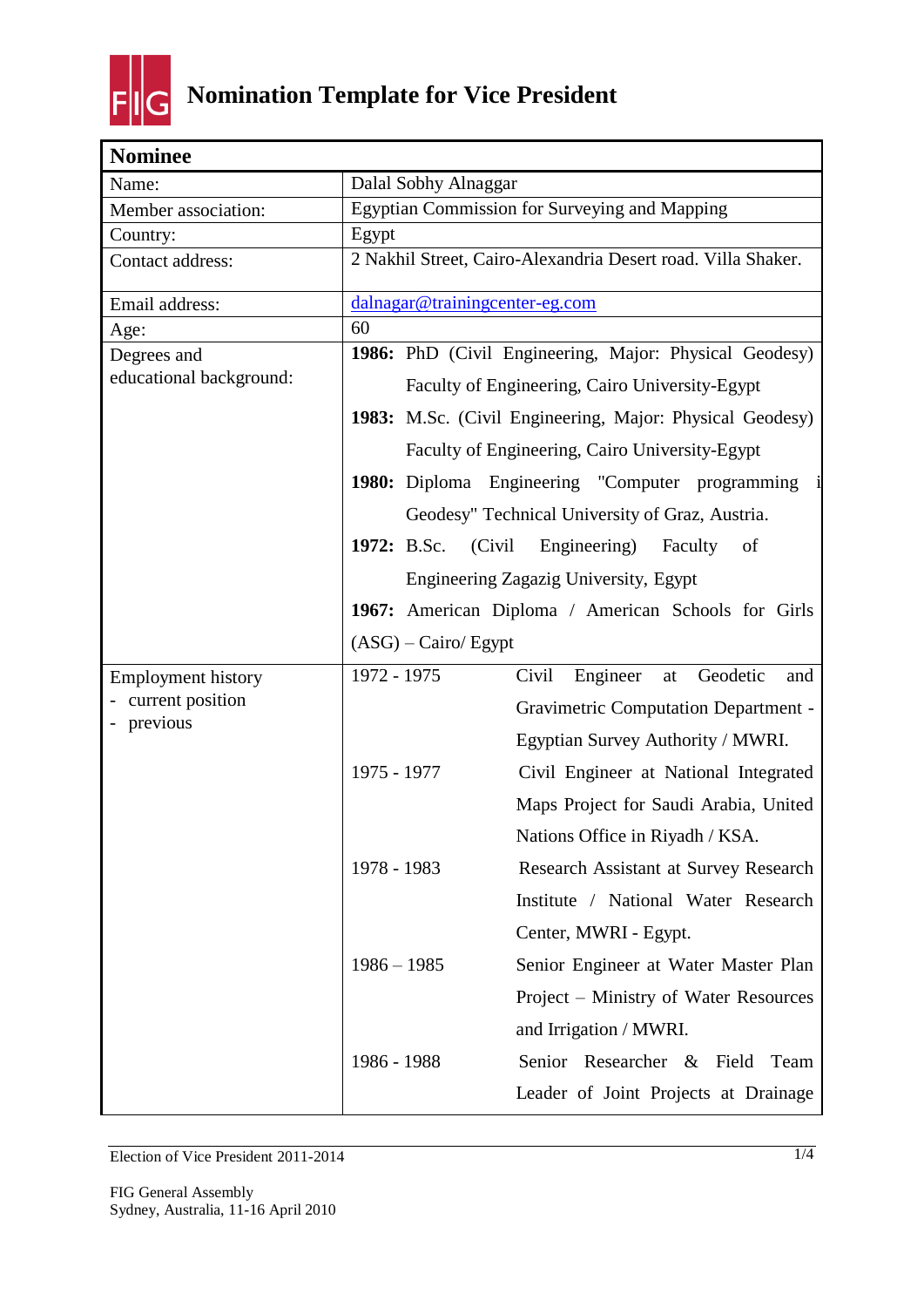

## **Nomination Template for Vice President**

|                                             |                                                                                                                                                                                                                                                                                                                                                                                | Research Institute - National Water                                                                                                                            |
|---------------------------------------------|--------------------------------------------------------------------------------------------------------------------------------------------------------------------------------------------------------------------------------------------------------------------------------------------------------------------------------------------------------------------------------|----------------------------------------------------------------------------------------------------------------------------------------------------------------|
|                                             |                                                                                                                                                                                                                                                                                                                                                                                | Research Center.                                                                                                                                               |
|                                             | 1988 - 1991                                                                                                                                                                                                                                                                                                                                                                    | Associated Professor & Head of Field                                                                                                                           |
|                                             |                                                                                                                                                                                                                                                                                                                                                                                | Studies Division / Drainage Research                                                                                                                           |
|                                             |                                                                                                                                                                                                                                                                                                                                                                                | Institute - National Water Research                                                                                                                            |
|                                             |                                                                                                                                                                                                                                                                                                                                                                                | Center / MWRI.                                                                                                                                                 |
|                                             | $1991 - 1993$                                                                                                                                                                                                                                                                                                                                                                  | Deputy Director of Survey Research                                                                                                                             |
|                                             |                                                                                                                                                                                                                                                                                                                                                                                | Institute - National Water Research                                                                                                                            |
|                                             |                                                                                                                                                                                                                                                                                                                                                                                | Center / MWRI.                                                                                                                                                 |
|                                             | $1994 - 2001$                                                                                                                                                                                                                                                                                                                                                                  | Professor & Director of<br>Survey                                                                                                                              |
|                                             |                                                                                                                                                                                                                                                                                                                                                                                | Research Institute - National Water                                                                                                                            |
|                                             |                                                                                                                                                                                                                                                                                                                                                                                | Research Center, MWRI.                                                                                                                                         |
|                                             | 2001 - 2009                                                                                                                                                                                                                                                                                                                                                                    | Chairperson of Regional Center for                                                                                                                             |
|                                             |                                                                                                                                                                                                                                                                                                                                                                                | Training & Water Studies / MWRI.                                                                                                                               |
|                                             | $2004 - 2009$                                                                                                                                                                                                                                                                                                                                                                  | Vice President of National Water                                                                                                                               |
|                                             |                                                                                                                                                                                                                                                                                                                                                                                | Research Center / MWRI                                                                                                                                         |
| Positions of trust<br>current<br>- previous | Current<br>-Vice President of FIG<br>-Vice President of Arab Union of Surveyors, AUS.<br>-Vice President of Egyptian Committee of Surveying $\&$<br>Mapping, ECSM.<br>-Prof. Dr. Of Geodesy / National Water Research Center,<br>NWRC.<br>Previous<br>-Director of Regional Center for Training & Water Studies,<br>RCTWS.<br>-Director of Survey Research Institute, SRI/NWRC |                                                                                                                                                                |
| Positions in FIG                            | Vice President (2007-2010)<br>N/a<br>$\overline{a}$                                                                                                                                                                                                                                                                                                                            |                                                                                                                                                                |
| current<br>previous                         |                                                                                                                                                                                                                                                                                                                                                                                |                                                                                                                                                                |
| Other activities in FIG                     | $\overline{\phantom{0}}$                                                                                                                                                                                                                                                                                                                                                       | Coordinator of FIG Working Week (Egypt 2005)                                                                                                                   |
| Field of surveying discipline               | <b>Physical Geodesy</b><br>$\overline{\phantom{a}}$                                                                                                                                                                                                                                                                                                                            | Coordinator of Regional conference (Beirut 2009)                                                                                                               |
| <b>Nominees statement</b>                   |                                                                                                                                                                                                                                                                                                                                                                                |                                                                                                                                                                |
| Why I want to be Vice<br>President          |                                                                                                                                                                                                                                                                                                                                                                                | - To draw a dynamic scenario of interactive cooperation<br>between developed and developing countries.<br>To raise the issue of gender awareness in developing |

Election of Vice President 2011-2014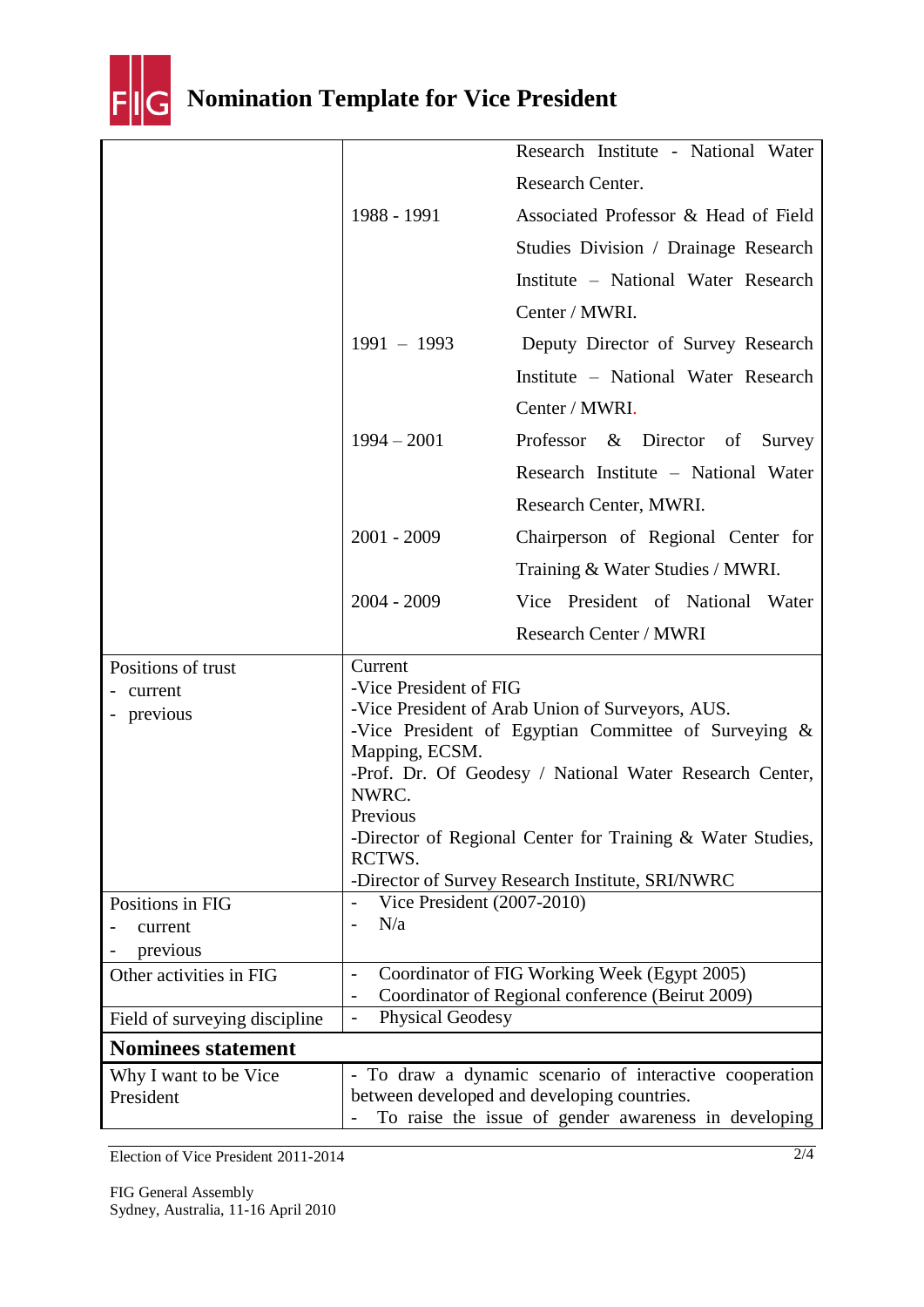

|                                                                     | countries and to put women on the right track of the<br>profession in the developing countries.<br>- To aid the transfer of technology and applied sciences in<br>the field of surveying from developed countries to Arab and<br>African countries who are in dire need of applications in that<br>field.<br>- Encourage junior engineers from developing countries to<br>be members of important organizations such as the FIG.                                                                                                                                                                                          |
|---------------------------------------------------------------------|---------------------------------------------------------------------------------------------------------------------------------------------------------------------------------------------------------------------------------------------------------------------------------------------------------------------------------------------------------------------------------------------------------------------------------------------------------------------------------------------------------------------------------------------------------------------------------------------------------------------------|
| What I can offer to FIG in<br>support of its aims and<br>objectives | In order for FIG to achieve its aims of reaching<br>developing countries in a region as important as the<br>Middle East and African region, there has to be<br>representative from these countries. As the only<br>representative, I feel obliged to become the missing link<br>of communication in order to assist the uplifting of the<br>standards of capacity building in those countries.<br>Also, establishing a line of contact between the FIG and<br>Middle Eastern and African surveying communities and<br>universities to explain the roles of FIG and clarify the<br>advantages of being members of the FIG. |
| My key skills                                                       | Determined.<br>$\overline{\phantom{0}}$<br>Hardworking.<br>Sociable Person.<br>Honest and humble.<br>Negotiation skills.<br>Skills that have been gained and nourished through 35<br>years of working and supervising several national and<br>international surveying projects, applied researches,<br>conferences and workshops.                                                                                                                                                                                                                                                                                         |
| Any other general comments                                          |                                                                                                                                                                                                                                                                                                                                                                                                                                                                                                                                                                                                                           |

| <b>Nominator</b>                                 |                                                                                                                                                                                                                                                                                                                                                |  |
|--------------------------------------------------|------------------------------------------------------------------------------------------------------------------------------------------------------------------------------------------------------------------------------------------------------------------------------------------------------------------------------------------------|--|
| Name of member association                       | Egyptian Commission of Surveying and Mapping                                                                                                                                                                                                                                                                                                   |  |
| Name and title of contact                        | Eng. Mohamed Mosaad Ibrahim                                                                                                                                                                                                                                                                                                                    |  |
| person                                           | President of the Egyptian Commission of Surveying and<br>Mapping.                                                                                                                                                                                                                                                                              |  |
| Contact address                                  | 218, Hegaz Street. Heliopolis, Cairo. Egypt.                                                                                                                                                                                                                                                                                                   |  |
| Email address                                    | Ibrahim Mosaad@hotmail.com                                                                                                                                                                                                                                                                                                                     |  |
| Nominator's statement                            |                                                                                                                                                                                                                                                                                                                                                |  |
| Why the association wants to<br>nominate Nominee | Prof. Alnaggar has proven her firm possession of<br>determination and energy when it came to projects and events<br>held by the ECSM whether these projects were on the<br>national or international levels. Her outstanding performance<br>has led us to believe that she would be of great benefit to the<br>ECSM if she is to join the FIG. |  |

Election of Vice President 2011-2014